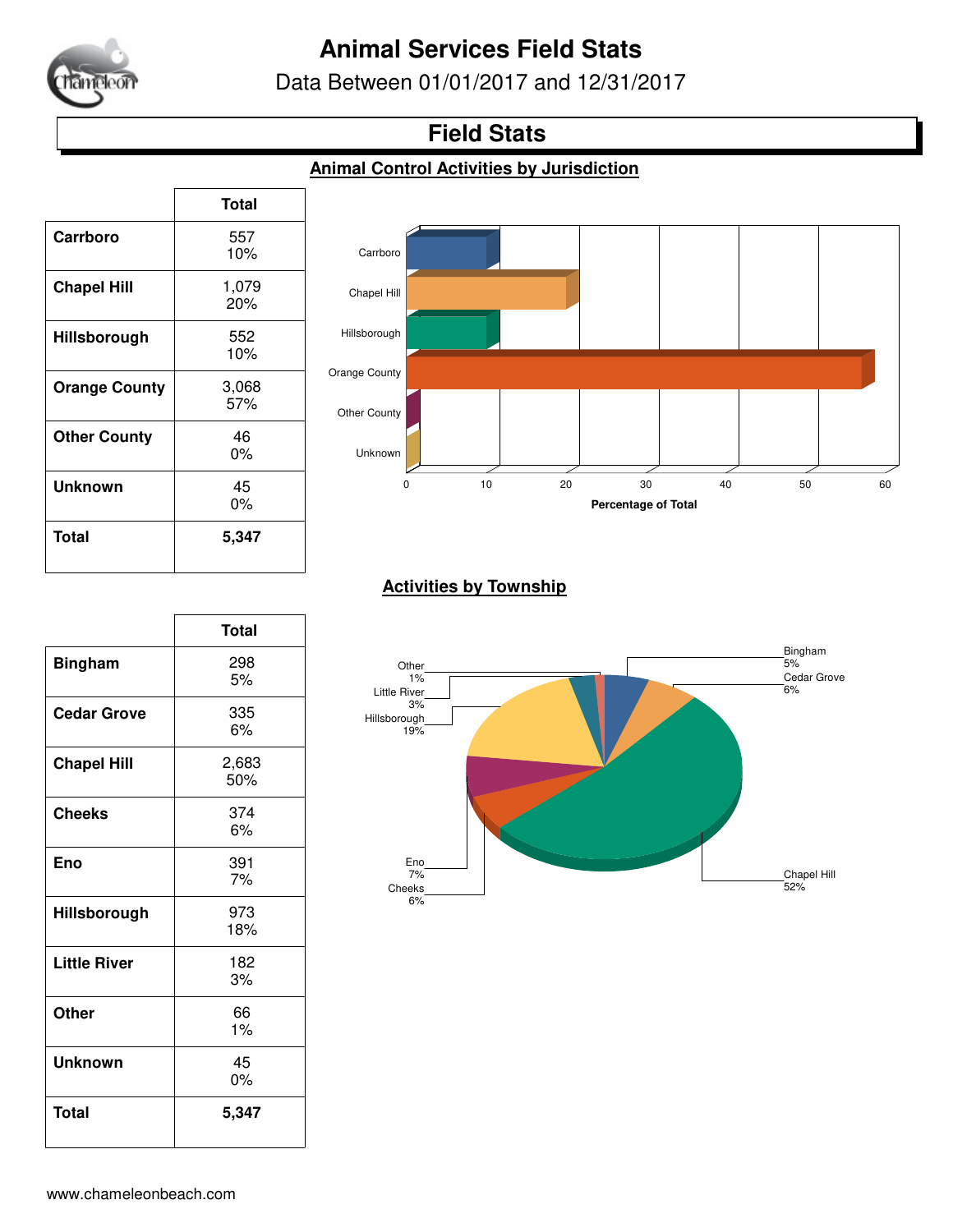

# **Animal Services Field Stats**

Data Between 01/01/2017 and 12/31/2017

| <b>Activities by Animal Type</b> | <b>Total</b> | <b>Activities by Call Type</b> |
|----------------------------------|--------------|--------------------------------|
| Cat                              | 677<br>12%   | <b>Assist</b>                  |
| <b>DK/GS</b>                     | 5<br>$0\%$   | <b>Bite</b>                    |
| <b>Dog</b>                       | 3,549<br>66% | <b>Canvass</b>                 |
| Fowl                             | 79<br>1%     | Confiscate                     |
| <b>Livestock</b>                 | 226<br>4%    | <b>Cruelty</b>                 |
| <b>Other</b>                     | 87<br>1%     | <b>Declare</b>                 |
| <b>Rabies Vectors</b>            | 568<br>10%   | <b>Exposure</b>                |
| Reptile                          | 1<br>$0\%$   | <b>Kennel</b>                  |
| <b>Unknown</b>                   | 68<br>$1\%$  | <b>Nuisance</b>                |
| Wildlife                         | 87<br>1%     | <b>Other</b>                   |
| <b>Total</b>                     | 5,347        | Owned                          |
|                                  |              |                                |

| <b>Activities by Call Type</b> | <b>Total</b> |
|--------------------------------|--------------|
| <b>Assist</b>                  | 85<br>1%     |
| <b>Bite</b>                    | 1,051<br>19% |
| <b>Canvass</b>                 | 218<br>4%    |
| <b>Confiscate</b>              | 1<br>0%      |
| <b>Cruelty</b>                 | 407<br>7%    |
| <b>Declare</b>                 | 109<br>2%    |
| <b>Exposure</b>                | 450<br>8%    |
| <b>Kennel</b>                  | 12<br>0%     |
| <b>Nuisance</b>                | 837<br>15%   |
| <b>Other</b>                   | 390<br>7%    |
| Owned                          | 71<br>1%     |
| <b>Prot Cust</b>               | 13<br>0%     |
| <b>Stray</b>                   | 973<br>18%   |
| <b>Tethering</b>               | 55<br>1%     |
| <b>Trap</b>                    | 339<br>6%    |
| Wildlife                       | 336<br>6%    |
| <b>Total</b>                   | 5,347        |

\* Vector species include bats, foxes, raccoons, skunks, and coyotes